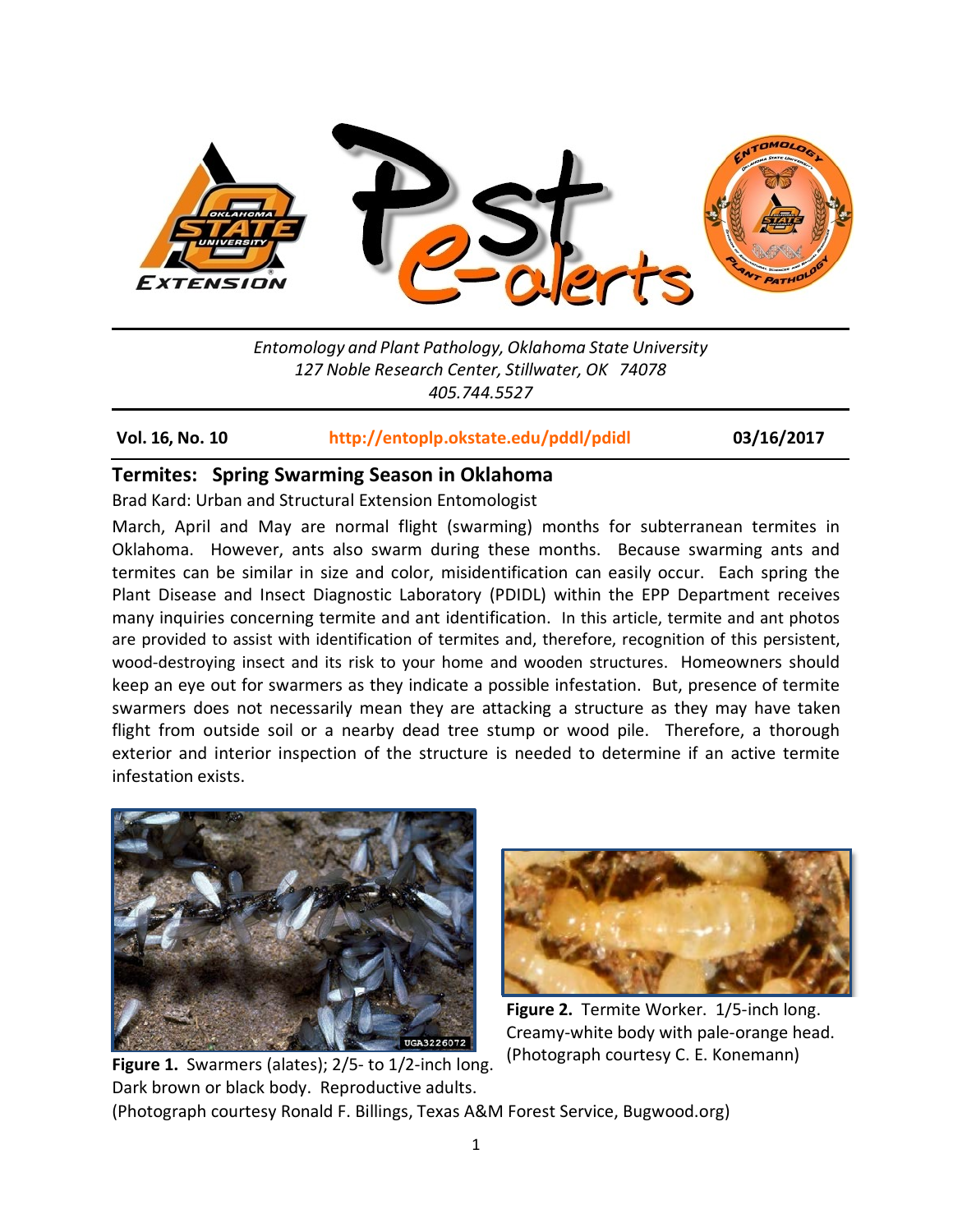

**Figure 3.** Termite workers and two soldiers. Note the large, rectangular, OSU-orange-color head of soldiers with its prominent dark-color mandibles. Soldiers measure 1/4-inch long. (Photograph courtesy C. E. Konemann)



# **Red Harvester Ant**

in grassy fields, with a circular area of bare soil Main body shape differences. Termite and 2-3 feet or greater in diameter where their nest ant measurements do not include antennas. is located. Worker-top view, about 3/8-inch long. (Photograph courtesy R. A. Grantham)

| <b>Termites</b>                                        | Ants                                          |
|--------------------------------------------------------|-----------------------------------------------|
| Antenna straight;<br>String of beads                   | Elbowed antenna                               |
| Nearly equal size<br>and shape front<br>and rear wings | Front wings much<br>larger than rear<br>wings |
| Waist width same<br>as thorax width                    | <b>Constricted waist</b>                      |

**Figure 4. Typical ant shape**. **RHA** is often found **Table 1.** Differentiating termites from ants.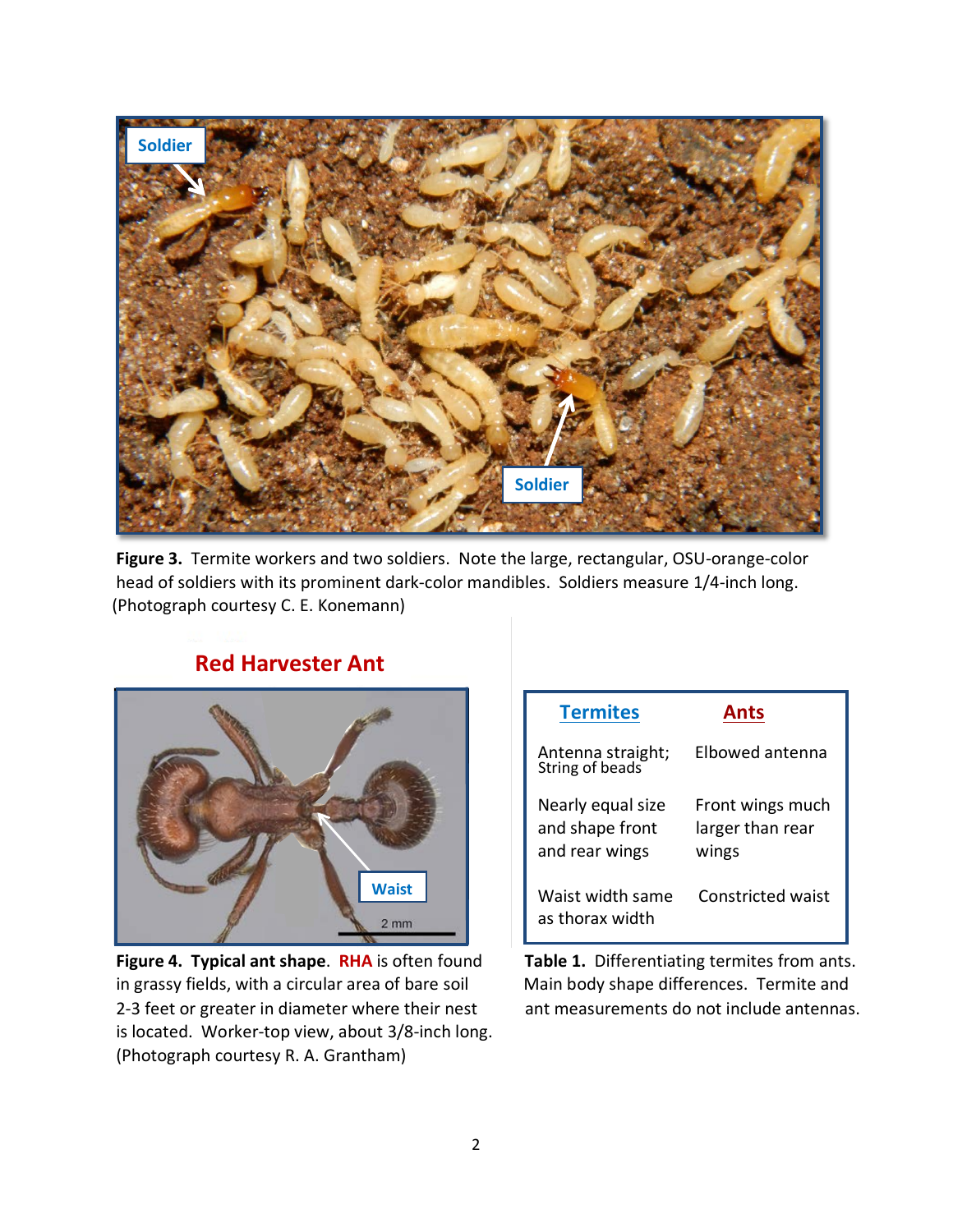

**Figure 5.** Termite swarmers stuck on a wet window screen. These reproductive adults measure about 2/5- to 1/2-inch long including wings (antennas are not included in length measurements). All four wings are nearly equal in shape and length (Photograph courtesy USDA Forest Service).



**Figure 6.** Termite Swarmer (alate). 2/5- to 1/2-inch long, antennas not included. (Photograph courtesy Gary Alpert, Harvard University, Bugwood.org)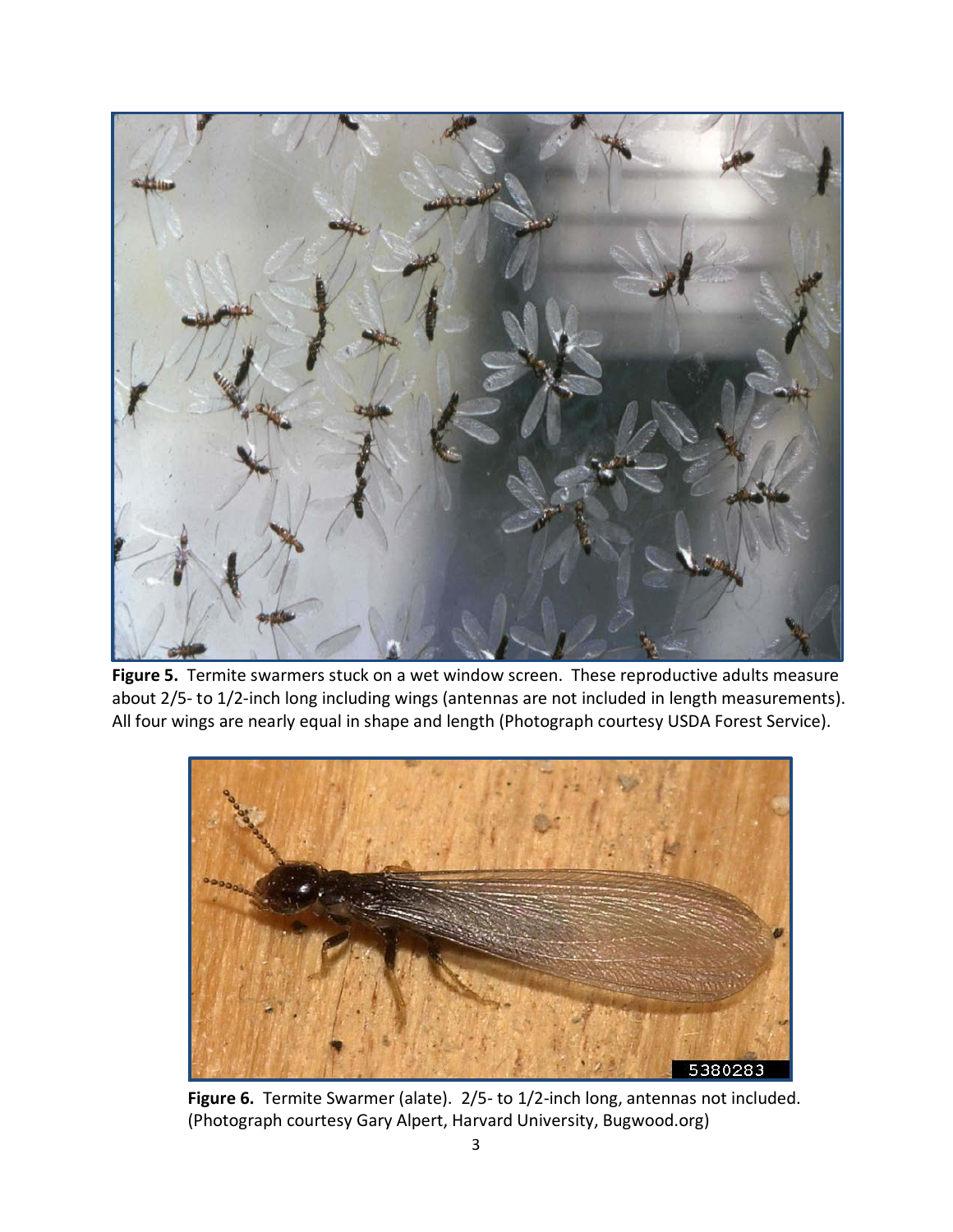

**Figure 7.** Ant swarmer (alate) compared with termite swarmer (alate). Termites measure 2/5- to 1/2-inch long with wings, antennas not included. Ant alates are 1/8-inch up to 1.0-inch long (Carpenter Ants) including wings. (Diagram courtesy USDA Forest Service, Bugwood.org)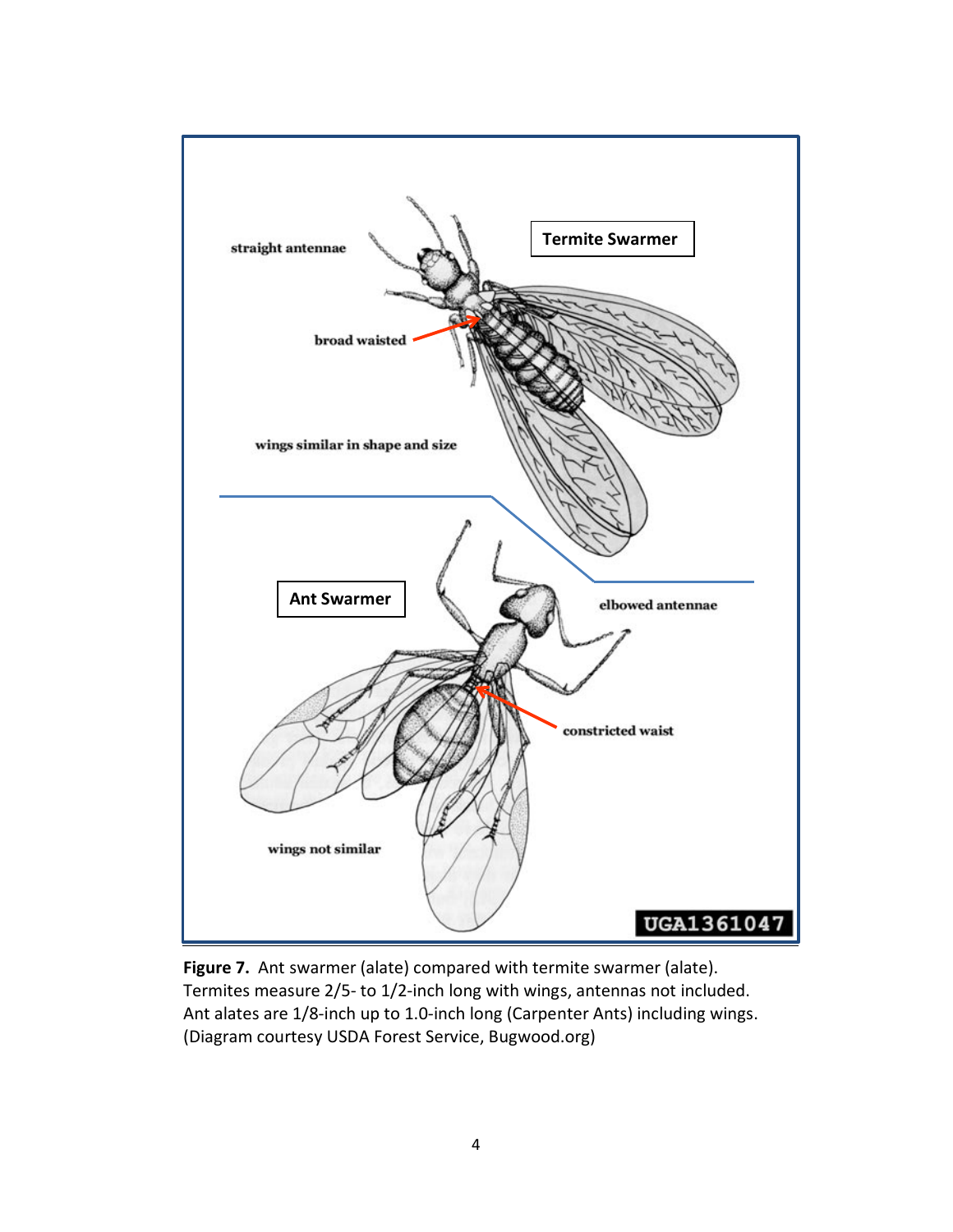### **Termite Management**

There are two primary strategies for preventing termite attack or eliminating an active termite infestation from a structure. The first is applying liquid insecticide (termiticide) around an existing structure perimeter to create a continuous insecticidal barrier in the soil to kill or repel termites. If the structure is under construction then a termiticide application to soil underneath the entire structure is also required (pre-construction treatment). A post-construction termiticide application can be done around the perimeter of an existing structure to kill termites in the soil and eliminate them from the structure. Liquid and foam insecticide applications can be applied inside wall voids by drilling through the sheetrock or other wall coverings and applying insecticide into termite infested locations. The second strategy is installing an insecticidal bait feeding system in the soil around a structure to kill termites. There are also above-ground bait configurations available for use inside structures. Baits are intended as a post-construction treatment. Termiticide labels and baiting system labels and instructions must be strictly followed for all applications.

If you suspect or have determined that your home is infested with termites, it is necessary to take quick control action as termites are persistent and will not go away. Contact a professional pest management company to schedule a thorough inspection, and discuss treatment options with the goal of eradicating termites from your home and other wooden structures. Termite management requires specialized equipment and professional knowledge and experience for success in defeating this persistent wood-destroying pest.

To access Fact Sheets go to http://osufacts.okstate.edu. Click on "Insects and Diseases-Topical List", then click on "Integrated Pest Management-Insects" or "Home & Garden" and scroll down to EPP-7308, *Choosing a Pest Management Company to Protect Your Home Against Termites,* or EPP-7312, *Household Pest Control*. These publications provide additional information about termite biology and different management methods. You can contact your local Extension Office if you have questions. Also, many termite information sites are found on the internet.

#### **Editors: Eric Rebek, Ph.D., and Justin Talley, Ph.D. Oklahoma Cooperative Extension Service**

The pesticide information presented in this publication was current with federal and state regulations at the time of printing. The user is responsible for determining that the intended use is consistent with the label of the product being used. Use pesticides safely. Read and follow label directions. The information given herein is for educational purposes only. Reference to commercial products or trade names is made with the understanding that no discrimination is intended and no endorsement by the Cooperative Extension Service is implied.

Oklahoma State University, in compliance with Title VI and VII of the Civil Rights Act of 1964, Executive Order 11246 as amended, and Title IX of the Education Amendments of 1972 (Higher Education Act), the Americans with Disabilities Act of 1990, and other federal and state laws and regulations, does not discriminate on the basis of race, color, national origin, genetic information, sex, age, sexual orientation, gender identity, religion, disability, or status as a veteran, in any of its policies, practices or procedures. This provision includes, but is not limited to admissions, employment, financial aid, and educational services. The Director of Equal Opportunity, 408 Whitehurst, OSU, Stillwater, OK 74078-1035; Phone 405-744-5371; email: [eeo@okstate.edu](mailto:eeo@okstate.edu) has been designated to handle inquiries regarding non-discrimination policies: Director of Equal Opportunity. Any person (student, faculty, or staff) who believes that discriminatory practices have been engaged in based